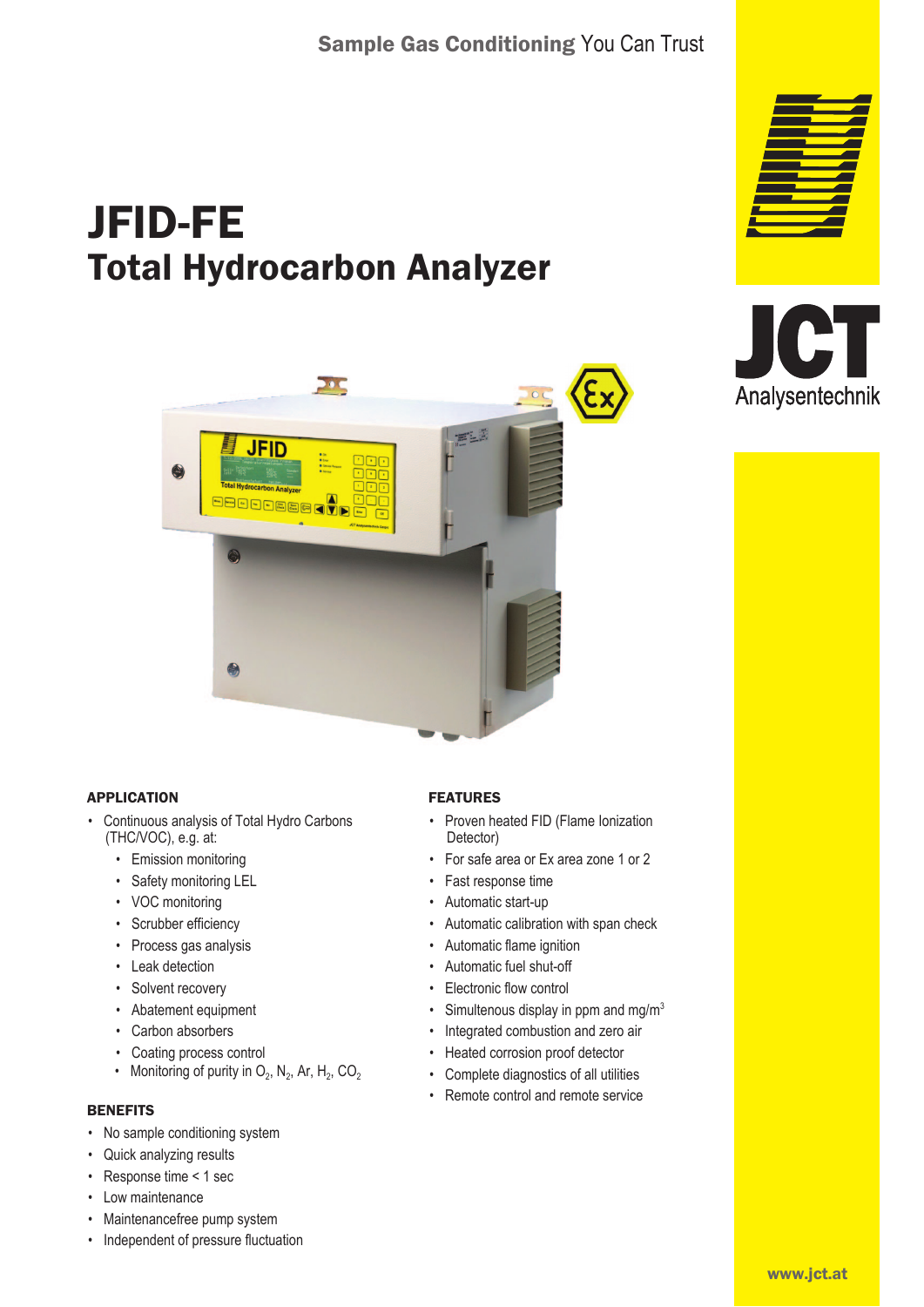## TECHNICAL DATA

| <b>Model</b>                                           | <b>JFID-FE</b><br>safe area                                                                                                  | <b>Thermo-FID FE</b><br>EEx p zone 1                                               | <b>Thermo-FID FE</b><br>Ex $pz$ 2/3 G zone 2                                  |  |
|--------------------------------------------------------|------------------------------------------------------------------------------------------------------------------------------|------------------------------------------------------------------------------------|-------------------------------------------------------------------------------|--|
| Description                                            |                                                                                                                              |                                                                                    |                                                                               |  |
| <b>Operation</b>                                       |                                                                                                                              |                                                                                    |                                                                               |  |
| Vacuum system                                          |                                                                                                                              | injectors                                                                          |                                                                               |  |
| Measurement range                                      | 1 mg org. C/m <sup>3</sup> to 100 000 mg org. C/m <sup>3</sup>                                                               |                                                                                    |                                                                               |  |
| <b>Detection limit</b>                                 | $<$ 0,1 mg org. C/m <sup>3</sup>                                                                                             |                                                                                    |                                                                               |  |
| Linearity                                              | < 4 % over measurement range                                                                                                 |                                                                                    |                                                                               |  |
| Selectable units                                       | ppm, mg/m <sup>3</sup> , Vol%, %LEL                                                                                          |                                                                                    |                                                                               |  |
| Signal output                                          | 0/4 to 20 mA; burden 600 $\Omega$ not galvanically isolated                                                                  |                                                                                    |                                                                               |  |
| Ambient temperature                                    | $-5$ °C to 40 °C                                                                                                             |                                                                                    |                                                                               |  |
| Response time $(T_{90})$                               | < 0,5 s if measured value > 20 mg org.C/m <sup>3</sup><br>< 5,0 s if measured value < 20 mg org. C/m <sup>3</sup>            |                                                                                    |                                                                               |  |
| Sample gas (self-drawed)                               | approx. 25 I/h with 1013 hPa<br>optionally approx. 2 l/h; 5 l/h; 60 l/h                                                      |                                                                                    |                                                                               |  |
| Sample gas pressure                                    | 800 to 1 600 mbara                                                                                                           | 800 to 1 100 mbara                                                                 |                                                                               |  |
| Air humidity                                           |                                                                                                                              | < 90 % rel. humidity, $+20$ °C<br>< 50 % rel. humidity, +40 °C                     |                                                                               |  |
| Geographical altitude                                  |                                                                                                                              | 0 to 1 500 m above NN                                                              |                                                                               |  |
|                                                        |                                                                                                                              | <b>Construction</b>                                                                |                                                                               |  |
| Dimensions over all<br>$(W \times H \times D)$ [mm]    | 470 x 505 x 410 (IP54)<br>500 x 505 x 410 (IP65)                                                                             | 625 x 540 x 410                                                                    | 570 x 590 x 410                                                               |  |
| Weight                                                 | 28 kg (IP54)<br>33,5 kg (IP65)                                                                                               | 41 kg                                                                              | 38 kg                                                                         |  |
| Detector temperature                                   |                                                                                                                              | adjustable up to 200 °C                                                            |                                                                               |  |
| Catalyst temperature                                   | 400 °C                                                                                                                       |                                                                                    |                                                                               |  |
|                                                        |                                                                                                                              | <b>Utilities</b>                                                                   |                                                                               |  |
| Instrument air                                         | 3,0 to 3,9 bar, $<$ 2 Nm <sup>3</sup> /h<br>quality to ISO8573-1 1.2                                                         | for normal operation 0,8 Nm <sup>3</sup> /h quality to ISO8573-1 1.2.1             | 3,0 to 3,9 bar, < 2 Nm <sup>3</sup> /h<br>for prepurge 3,5 Nm <sup>3</sup> /h |  |
| Fuel gas                                               | hydrogen 0,7 to 1,0 bar, < 80 ml/min<br>quality 5.0                                                                          |                                                                                    |                                                                               |  |
| Combustion air                                         | with internal catalyst<br>or optional Synthetic air<br>1,0 to 1,5 bar, < 30 Nl/h                                             | Synthetic air 1,0 to 1,5 bar<br>$<$ 30 NI/h                                        |                                                                               |  |
| Calibration gas                                        | 2,0 to 2,5 bar, < 130 NI/h during calibration<br>concentration 60 % to 80 % of the measurement range in relation to $C_3H_8$ |                                                                                    |                                                                               |  |
| Zero gas                                               | with internal catalyst or optional<br>Nitrogen 2,0 to 2,5 bar,<br>< 130 Nl/h quality 5.0                                     | synthetic air 2,0 to 2,5 bar or nitrogen 2,0 to 2,5 bar,<br>< 130 Nl/h quality 5.0 |                                                                               |  |
| <b>Protection class</b>                                | IP54 optional IP65                                                                                                           |                                                                                    | <b>IP65</b>                                                                   |  |
|                                                        |                                                                                                                              | <sup><sup>3</sup>/<sub>8</sub> II 2G Ex px II T2-T4</sup>                          |                                                                               |  |
| Type of protection                                     |                                                                                                                              | II 2G Ex px IIC T2-T4 Gb<br><b>&amp;</b> II 2G Ex d IIV                            | <sup><sup>3</sup>/<sub>8</sub>/<sub>11</sub> 2/3G Ex pz IIC T2-T4 Gc</sup>    |  |
| Approvals / Signs                                      | CE                                                                                                                           | BVS 09 ATEX E 119 X, BVS 09 ATEX<br>E 108 U<br>CE                                  | BVS 09 ATEX E 144 X (2014/34/EU)<br><b>CE</b>                                 |  |
|                                                        |                                                                                                                              | <b>Electrics</b>                                                                   |                                                                               |  |
| Power supply                                           | 115 V ± 10 % or 230 V ± 10 %; 48 Hz to 62 Hz                                                                                 |                                                                                    |                                                                               |  |
| Power consumption with<br>supplementary heating system | $< 250 W$<br>< 1000 W                                                                                                        |                                                                                    |                                                                               |  |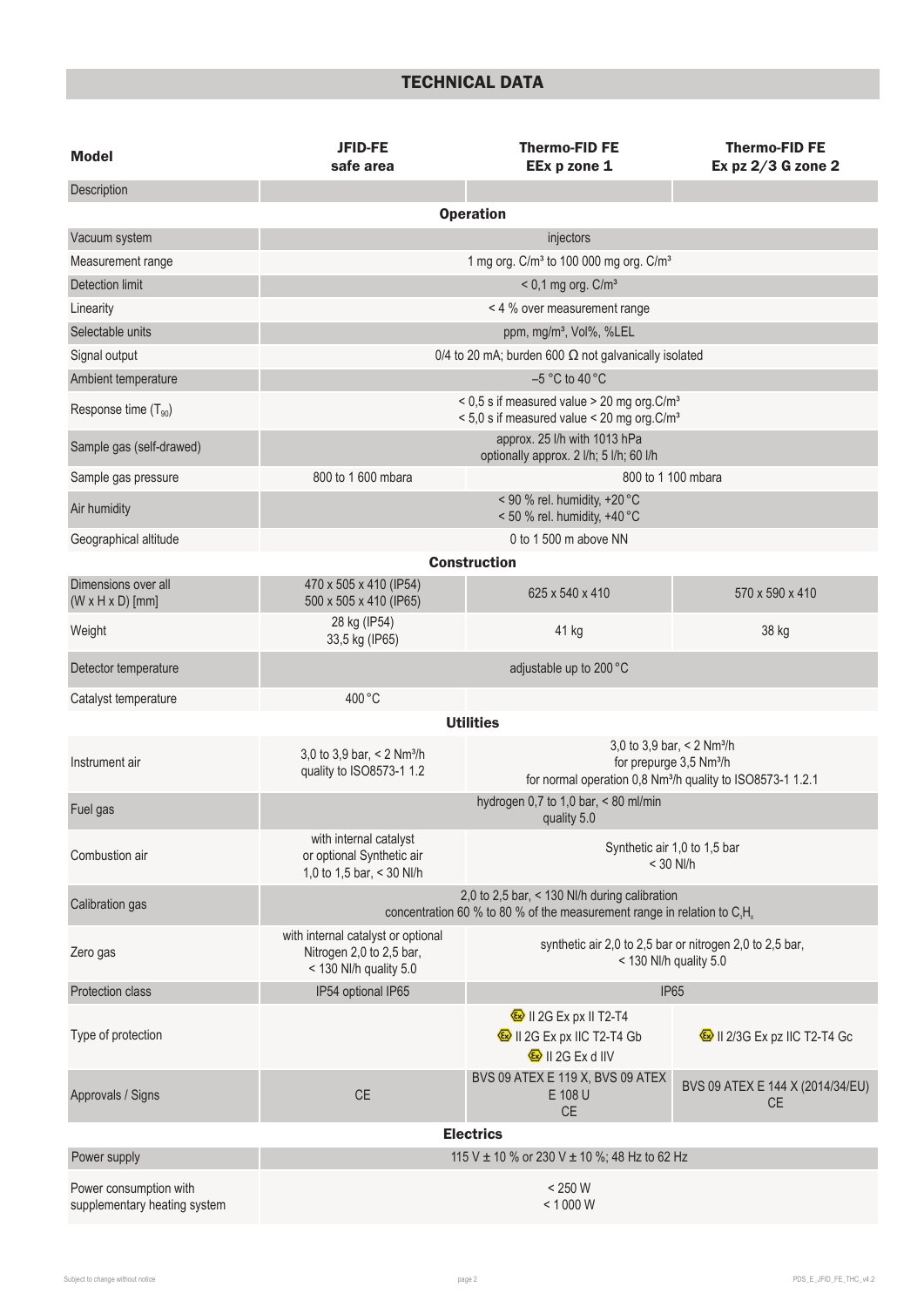### ORDER CODE

| <b>Part number</b> | <b>Description</b>                                                         |
|--------------------|----------------------------------------------------------------------------|
| 207.020000         | JFID-FE IP54                                                               |
| 207.021000         | JFID-FE IP65                                                               |
| 207.021100         | Thermo-FID FE II 2G Ex px II T2-T4 zone 1                                  |
| 207.021200         | Thermo-FID FE II 2/3G Ex pz II T2-T4 zone 2                                |
|                    | Standard included for systems for Zone 1 or 2                              |
| 407.950033         | Status and alarm board with 4 x 0/4 to 20 mA output, galvanically isolated |
| 407.020048         | Conversion kit for external zero air                                       |
|                    | <b>Options</b>                                                             |
| 407.950033         | Status and alarm board with 4 x 0/4 to 20 mA output, galvanically isolated |
| 407.040203         | Dilution probe 1:10 / 1:20 heated without enclosure                        |
| 207.930000         | Inlinestripper (safe area)                                                 |
| 407.020047         | Conversion kit for external zero air                                       |
| 407.020048         | Conversion kit for external zero air and synthetic air for burner air      |
| 407.140213         | Multi sampling MSU-pneumatic control HT-2 for model "FE"                   |
| 407.140214         | Multi sampling MSU-pneumatic control HT-4 for model "FE"                   |
| 407.140215         | Multi sampling MSU-pneumatic control HT-6 for model "FE"                   |
| 407.140216         | Multi sampling MSU-pneumatic control HT-8 for model "FE"                   |
| 407.160149         | Multi sampling MSU-block HT-2 steam for model "FE"                         |
| 407.160150         | Multi sampling MSU-Block HT-4 steam for model "FE"                         |
| 407.160151         | Multi sampling MSU-Block HT-6 steam for model "FE"                         |
| 407.160152         | Multi sampling MSU-Block HT-8 steam for model "FE"                         |
| 407.040204         | Heated 2/3 way valve, max. 180 °C                                          |
| 907.050000         | Vortex cooler safe area                                                    |
| 615.012001         | Vortex cooler ATEX zone 2                                                  |
| 407.040190         | Air pressure regulator with fine filter assembly                           |
| DAS <sub>2</sub>   | Instrument air purifier                                                    |
| <b>DM003 P</b>     | Instrument air purifier for Ex area                                        |
| 407.040182         | Gas bottle pressure regulator for hydrogen                                 |
| 407.040183         | Gas bottle pressure regulator for calibration gas                          |
| 407.040184         | Gas bottle pressure regulator for nitrogen                                 |